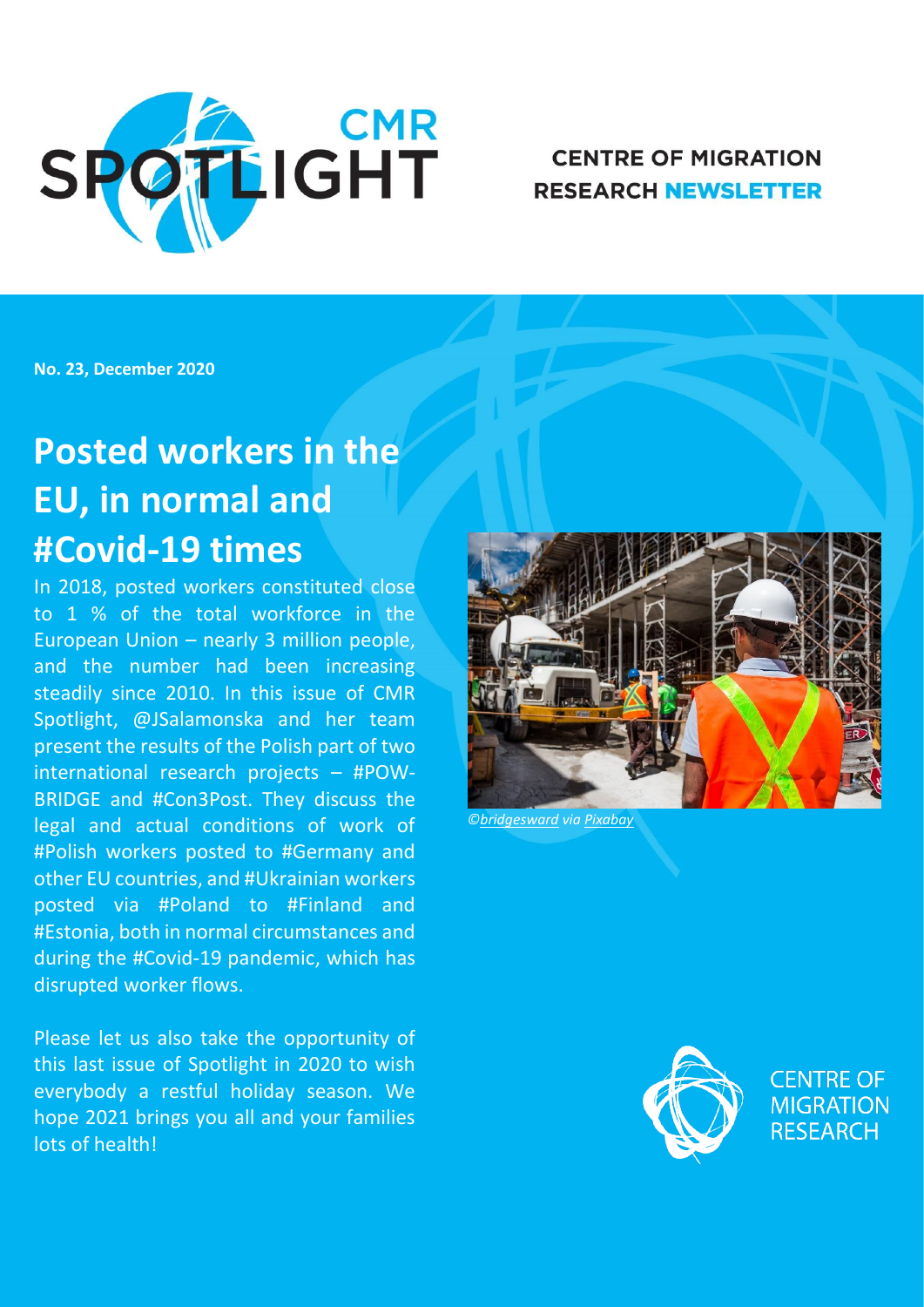

## **Posting of workers from the Polish perspective – overview and most recent trends**

Justyna Salamońska, Anita Brzozowska, Kamil Matuszczyk

### **Introduction**

The Centre of Migration Research (CMR) has acted as a partner in two international projects examining the posting of workers from various perspectives. The *[Bridging the](http://www.migracje.uw.edu.pl/projects/bridging-the-gap-between-legislation-and-practice-in-the-posting-of-workers-pow-bridge/)  [gap between legislation and practice in the](http://www.migracje.uw.edu.pl/projects/bridging-the-gap-between-legislation-and-practice-in-the-posting-of-workers-pow-bridge/)  posting of workers* [project \(POW-BRIDGE\)](http://www.migracje.uw.edu.pl/projects/bridging-the-gap-between-legislation-and-practice-in-the-posting-of-workers-pow-bridge/) project examines how the reality of legal procedures differs from the day to day experiences, analysing perspectives of employers, social partners and public authorities in the area of posting of workers. The *[Posting of Third Country Nationals.](http://www.migracje.uw.edu.pl/projects/con3post-posting-of-third-country-nationals-mapping-the-trend-in-the-construction-sector/)  [Mapping the Trend in the Construction](http://www.migracje.uw.edu.pl/projects/con3post-posting-of-third-country-nationals-mapping-the-trend-in-the-construction-sector/)  Sector* [project \(Con3Post\)](http://www.migracje.uw.edu.pl/projects/con3post-posting-of-third-country-nationals-mapping-the-trend-in-the-construction-sector/) explores the growing phenomenon of recruitment and posting of third-country nationals coming from the Western Balkans, Eastern Europe and North African regions, to work as posted workers in the EU construction sector. Both projects combine empirical research in several EU Member States with the promotion of multi-stakeholder transnational cooperation and exchange of information.

The CMR team has carried out desk research and fieldwork, examining the posting of workers from the Polish perspective. Below, we outline the general context for studying the posting of workers and the numbers

involved. We also describe the new findings on posting of Ukrainian workers via Poland to Finland and Estonia. Finally, we focus on how Covid-19 impacts on posting of workers.

## **Posting of workers – overview, issues and trends**

Since 2010, there has been a steady increase in the number of posted workers in the EU. In 2018 alone, the number of posted workers was estimated at nearly 3 million people, which amounted to almost one per cent of the total working population in the EU. The posting of workers is one of the aspects of the European market integration processes, and this form of provision of cross-border services has also received much attention because of the challenges occurring in this area, related, among other things, to the coordination of social security systems and also because of the dangers related to social dumping.

While labour migration between EU countries is based on the principle of free movement of workers, the posting of workers is related to the freedom to provide cross-border services. The essence of posting of workers is the temporary provision of a predetermined (in advance) service in another Member State. The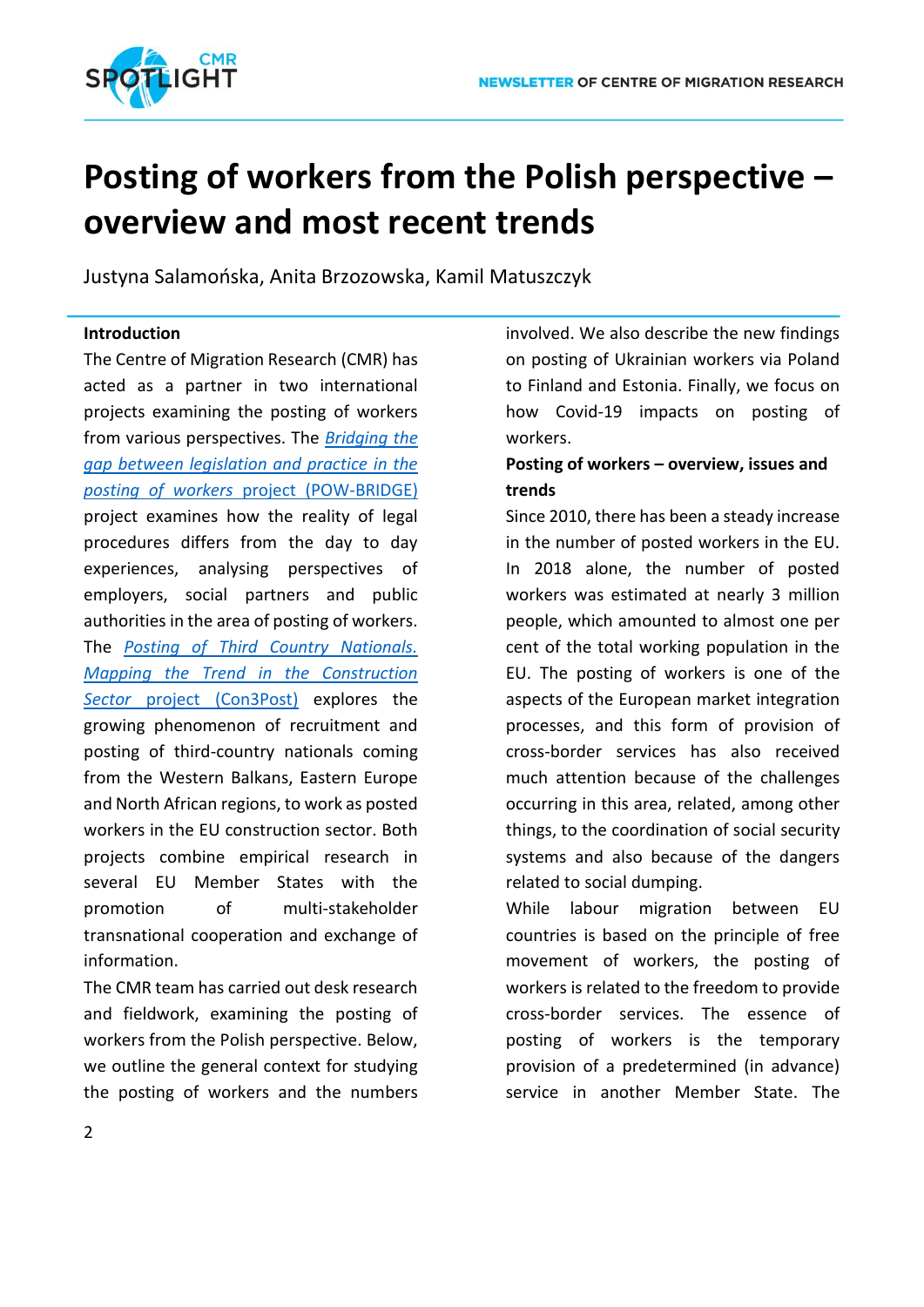

current law regulates that the duration of work may not exceed 12 months (18 in some instances). However, the data show that the average time of posting of workers was much shorter (De Wispelaere et al., 2020). Under the new regulations in force, from the beginning of August 2020, posted workers must be guaranteed the same terms and conditions of employment as workers in the country concerned. This is in line with the call made by trade unions for "equal pay for equal work in the same place". Previously, posted workers could count on minimum conditions in the host country as defined in Directive 96/71/EC on posting of workers and implemented by individual member states. The current regulations oblige employers, among others, to apply the provisions and collective agreements in force at the regional or branch level.

From the legal perspective, the posting of workers is regulated by the provisions of labour, social security and tax orders. In practice, this means that an employer who has won a contract to perform a service in another country has to meet several specific conditions before posting. In addition, the employer may use two different legal bases that allow posting of workers to provide services in EU countries. The first type (on the basis of Article 12 of Regulation 883/2004 on coordination on social security systems) regulates the general situation when an employer or self-employed person goes to perform a service temporarily to another country and is then subject to the

legislation of the posting country. The second type of work carried out in two or more EU countries (Article 13 of Regulation 883/2004 on coordination on social security systems), has more complex implications as for the applicable legislation. However, as POW-BRIDGE fieldwork documents, the high degree of complexity of the law governing the posting of workers makes it very difficult for employers to navigate in the legal context. Employers not only have to comply with labour, social security and tax orders but also with the provisions of EU law, the regulations in force in the country of origin and the country in which the service is provided. The most frequent violations of legal regulations in the area of posting of workers concern regulations on coordination of the social security system, mainly in the case of PD A1 forms, i.e. portable documents certifying the subjection to one social security system.

Poland is one of the key states for the analyses of the positing of workers. In 2018 alone, Poland issued more than 600,000 PD A1 forms, with the highest numbers of posted workers directed to Germany and France. Posted workers from Poland most often work in the construction sector, but also in industry and the care sector in the destinations. Numbers of workers posted to Poland are much smaller, with only 26,700 people who received PD A1 on the basis of Article 12 (Regulation 883/2004) (De Wispelaere et al., 2020). In most cases, workers posted to Poland are highly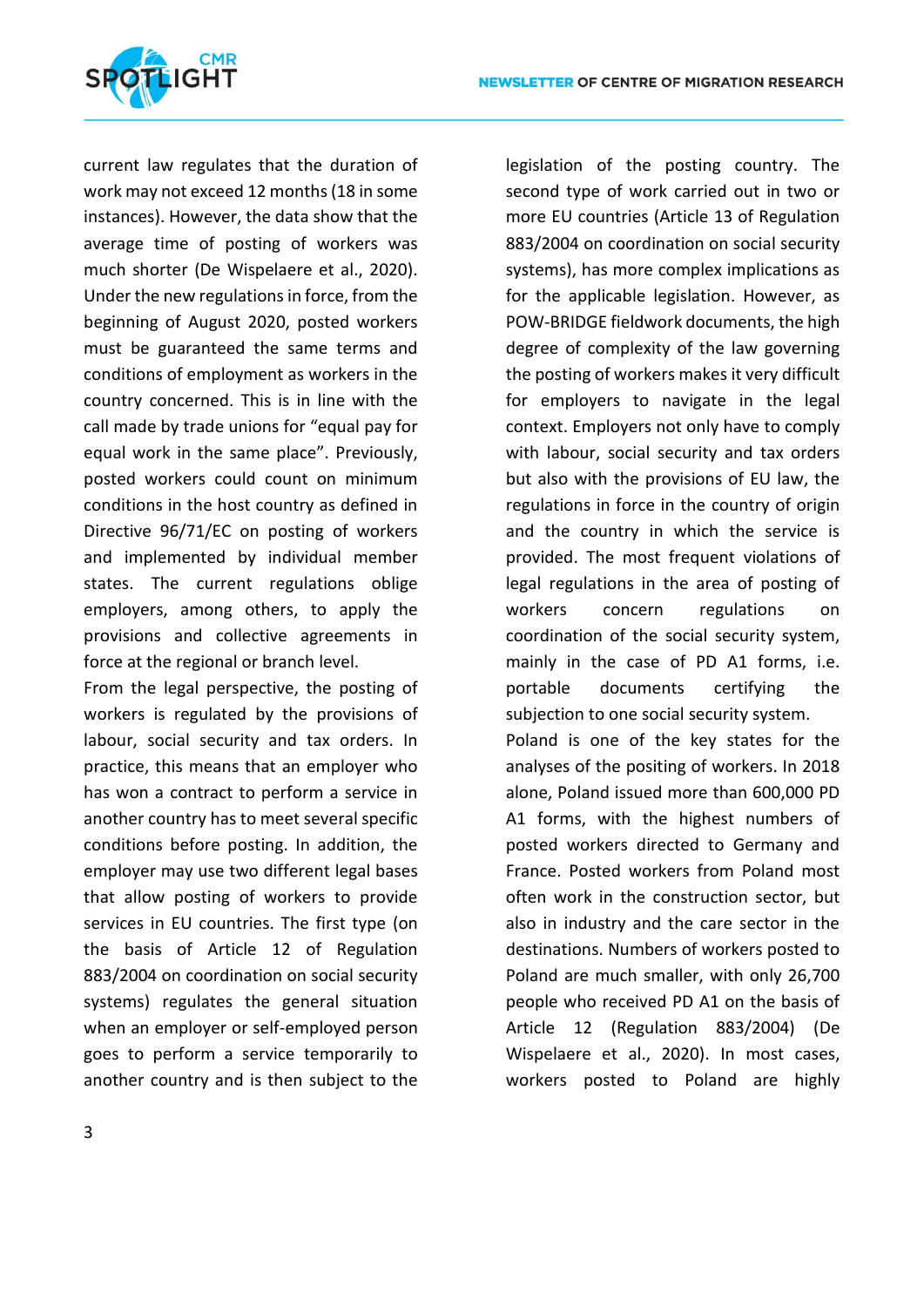

qualified employees, members of staff of international corporations who come to the Polish branch to perform specific tasks.

**Posting of workers from third countries**

As a part of Con3Post project, the CMR team studied the posting flows involving Ukrainian workers posted from Poland to Finland and Estonia focusing on the construction sector (see [Kall et al., 2020\)](http://www.migracje.uw.edu.pl/wp-content/uploads/2020/07/Con3Post_U_PL-FI-ET_final-1.pdf). Posting of third-country nationals has been a new but growing and understudied phenomenon in recent years. In Poland in 2018, among PD A1 issued under Article 12.1 there were 2,155 documents issued to Ukrainians and 138 to Belarussians. Main receiving countries for posted workers were Germany, Belgium, France and Sweden. The construction sector accounted for most postings of third-country nationals.

In the Con3Post report we describe in more detail the posting of Ukrainian workers from Poland to Finland and Estonia. Crucially from the point of view of the dangerous character of work in the construction sector, we pointed to the cases of lack of occupational safety and health training for posted workers and no accident insurance coverage. Also, some workers were not paid the statutory minimum wage according to the rules in force in the given country but were paid daily subsistence allowances instead. Others had no social insurance coverage. These issues were particularly problematic in the case of third-country workers, as these workers may be reluctant to reach authorities or trade unions for

support because of the language barriers or out of fear of being deported.

The third country postings highlight regulatory challenges, which are even more severe than in case of posting of the EU nationals. The third-country nationals remain more vulnerable to labour rights violations as they are often involved in a complex chain of companies. It might be difficult for these workers to understand who their real employer is, what kind of employment relationship they have, which country they get social security coverage from and whether it is duly paid (or paid at all), as well as what to do in case of work accidents and occupational diseases.

Workers from Ukraine posted via Poland to Finland and Estonia are just one of the three case studies studied comparatively within the Cont3post project framework. Two other posting flows studied were these of workers from Bosnia and Herzegovina posted to Austria via Slovenia [\(Danaj et al.,](http://www.migracje.uw.edu.pl/wp-content/uploads/2020/07/Con3Post_Regional-case-studyATSIBIH__published_09072020.pdf)  [2020\)](http://www.migracje.uw.edu.pl/wp-content/uploads/2020/07/Con3Post_Regional-case-studyATSIBIH__published_09072020.pdf) and of workers from Morocco and Tunisia posted to Belgium via Italy [\(Cillo,](http://www.migracje.uw.edu.pl/wp-content/uploads/2020/07/Con3Post_Regional-case-study-template-NA-IT-BE-2-mod.pdf)  [2020\)](http://www.migracje.uw.edu.pl/wp-content/uploads/2020/07/Con3Post_Regional-case-study-template-NA-IT-BE-2-mod.pdf). The final Con3Post conference took place on December  $10<sup>th</sup>$ , 2020, where the research team presented the findings, including comparison of the three flows.

### **Covid-19 and posting of workers**

The mechanism of posting workers in the framework of the provision of services has been partially used to satisfy some of the identified labour shortages in the EU. This was even more evident during the Covid-19 pandemic. Many posted workers continued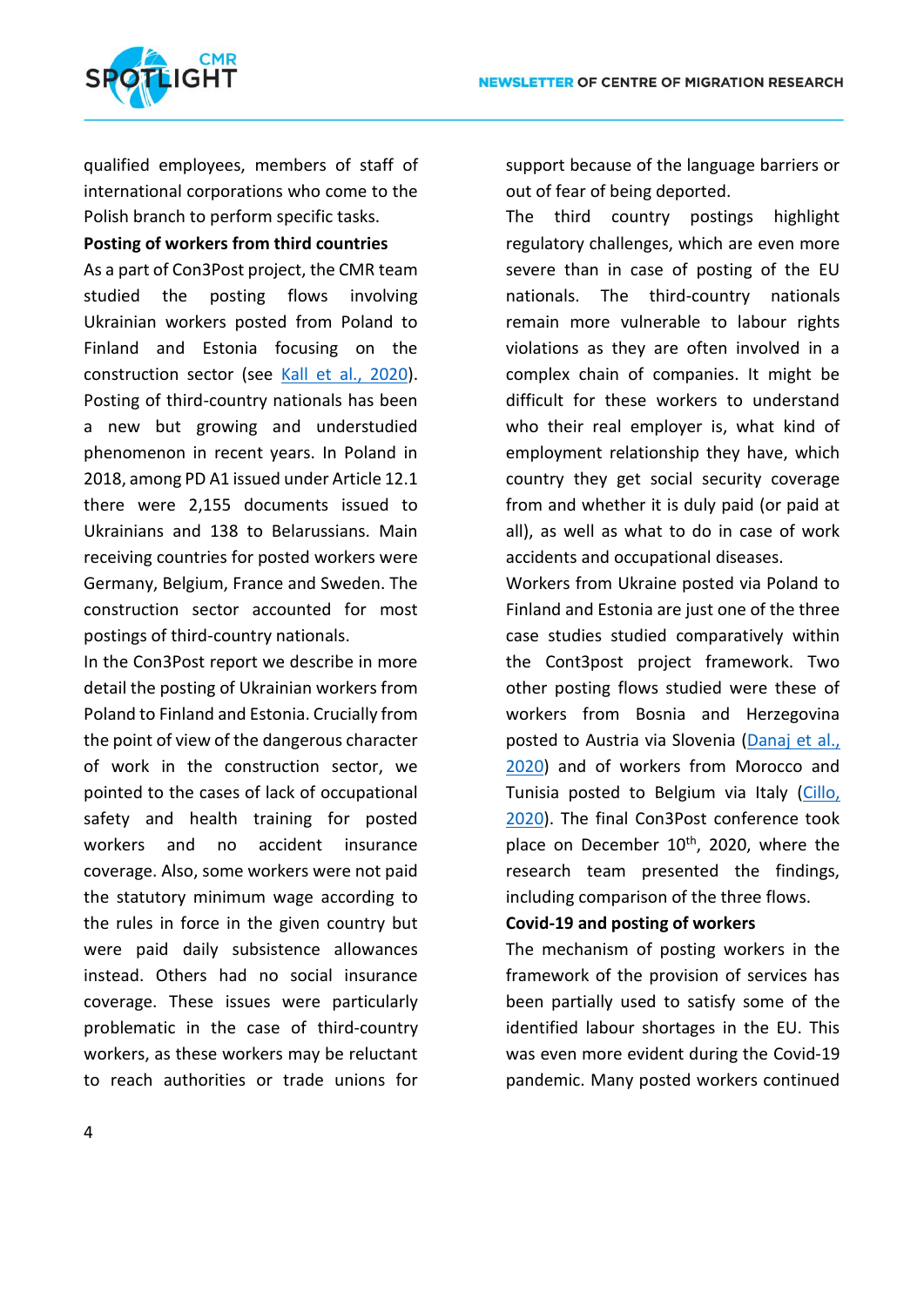

providing essential services, including health care, food service, and transport, when the Covid-19 pandemic had shut down much of the European economy. Also, at least some workers of the construction sector were classified as 'essential'.

Due to the pandemic, the provision of these services became more complicated. First and foremost, mid-March 2020 chaos and lack of information emerged, with the World Health Organisation's announcement that Europe is considered to be the active centre of the Covid-19 pandemic. Employers did not know how national markets would react and whether borders would remain open. National authorities have been imposing restrictions and measures for infection reduction, but their tier systems were not coordinated at the EU level. Moreover, workers themselves were afraid to go abroad when Poland went into the lockdown, which was particularly evident in the care sector. From the other side, some caretakers could not work because of the fear of the families of infections or quarantine (which entailed the fear of losing the PD A1 if the Polish Social Insurance Office classify those cases as marginal employment).

As employers and employees became accustomed to the new situation, and governments eased lockdown restrictions in late April or early May, workers began to return to work on construction sites and in private households. However, new issues have emerged. Some of the posted workers

have been quarantined for two weeks after crossing the Polish border which raised questions about their salary and insurance. In the cases of confirmed Covid-19 disease among construction workers abroad, it was problematic to ensure quarantine and to keep a distance in collective housing. In the care sector, on the other hand, it was problematic to test workers for Covid-19 before they went abroad. Moreover, due to the extended waiting time for the issue of PDs A1, some employees leave without the European Health Insurance Card (EHIC) that can be created only based on this document. If the Polish Social Insurance Office refuses to issue PDs A1, the employer must prove in the receiving country that he cannot insure employees in Poland. This procedure can last up to several months, leaving the posted worker uninsured. It also has far-reaching consequences in terms of entitlement to a retirement pension. Furthermore, employees and their families remain without access to health services, which becomes particularly problematic in the time of the Covid-19 pandemic.

#### **References:**

Rosanna Cillo (2020) Regional Case Study Report. From Morocco and Tunisia to Belgium via Italy: migration and posting of third country nationals. Available at

[http://www.migracje.uw.edu.pl/publikacje/regio](http://www.migracje.uw.edu.pl/publikacje/regional-case-study-from-morocco-and-tunisia-to-belgium-via-italy-migration-and-posting-of-third-country-nationals-work-package-3-2/) [nal-case-study-from-morocco-and-tunisia-to](http://www.migracje.uw.edu.pl/publikacje/regional-case-study-from-morocco-and-tunisia-to-belgium-via-italy-migration-and-posting-of-third-country-nationals-work-package-3-2/)[belgium-via-italy-migration-and-posting-of-third](http://www.migracje.uw.edu.pl/publikacje/regional-case-study-from-morocco-and-tunisia-to-belgium-via-italy-migration-and-posting-of-third-country-nationals-work-package-3-2/)[country-nationals-work-package-3-2/.](http://www.migracje.uw.edu.pl/publikacje/regional-case-study-from-morocco-and-tunisia-to-belgium-via-italy-migration-and-posting-of-third-country-nationals-work-package-3-2/)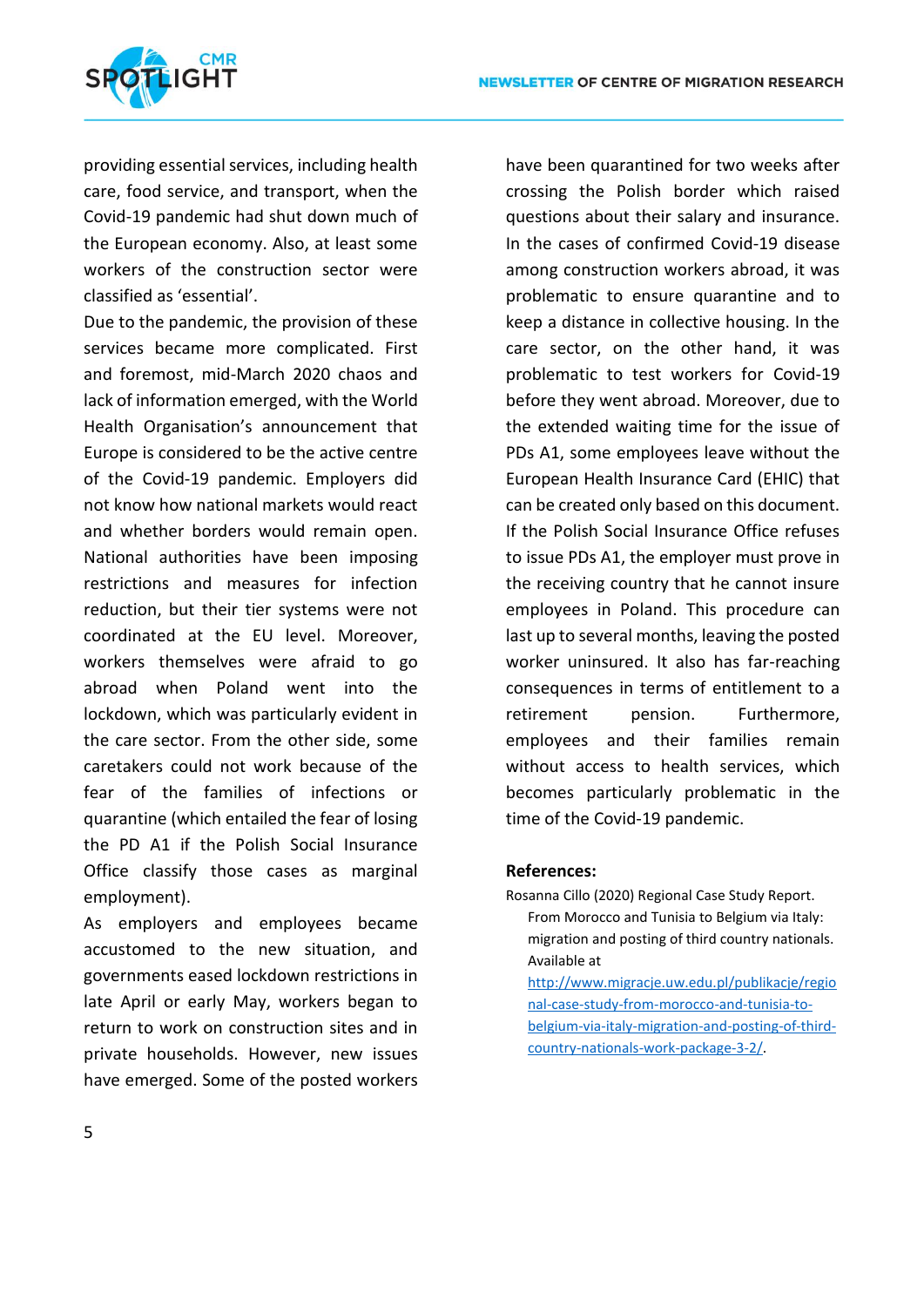

Sonila Danaj, Leonard Geyer, Sanja Cukut Krilić,

Kristina Toplak, Mojca Vah Jevšnik (2020) Regional Case Study Report. From Bosnia and Herzegovina to Austria via Slovenia: migration and posting of third country nationals in the EU. Available at

[http://www.migracje.uw.edu.pl/publikacje/regio](http://www.migracje.uw.edu.pl/publikacje/regional-case-study-from-bosnia-and-herzegovina-to-austria-via-slovenia-migration-and-posting-of-third-country-nationals-in-the-eu-work-package-5-2/) [nal-case-study-from-bosnia-and-herzegovina-to](http://www.migracje.uw.edu.pl/publikacje/regional-case-study-from-bosnia-and-herzegovina-to-austria-via-slovenia-migration-and-posting-of-third-country-nationals-in-the-eu-work-package-5-2/)[austria-via-slovenia-migration-and-posting-of](http://www.migracje.uw.edu.pl/publikacje/regional-case-study-from-bosnia-and-herzegovina-to-austria-via-slovenia-migration-and-posting-of-third-country-nationals-in-the-eu-work-package-5-2/)[third-country-nationals-in-the-eu-work-package-](http://www.migracje.uw.edu.pl/publikacje/regional-case-study-from-bosnia-and-herzegovina-to-austria-via-slovenia-migration-and-posting-of-third-country-nationals-in-the-eu-work-package-5-2/) $5 - 2/$ .

Frederic De Wispelaere, Lynn De Smedt, Jozef Pacolet (2020) Posting of workers. Report on A1 Portable Documents issued in 2018. Luxembourg: Publications Office of the European Union.

Kairit Kall, Anita Brzozowska, Nathan Lillie, Kamil Matuszczyk, Justyna Salamońska (2020 Regional Case Study Report. From Ukraine to Finland and Estonia via Poland: Migration and posting of third country nationals. Available at [http://www.migracje.uw.edu.pl/publikacje/regio](http://www.migracje.uw.edu.pl/publikacje/regional-case-study-from-ukraine-to-finland-and-estonia-via-poland-migration-and-posting-of-third-country-nationals-work-package-4/) [nal-case-study-from-ukraine-to-finland-and](http://www.migracje.uw.edu.pl/publikacje/regional-case-study-from-ukraine-to-finland-and-estonia-via-poland-migration-and-posting-of-third-country-nationals-work-package-4/)[estonia-via-poland-migration-and-posting-of](http://www.migracje.uw.edu.pl/publikacje/regional-case-study-from-ukraine-to-finland-and-estonia-via-poland-migration-and-posting-of-third-country-nationals-work-package-4/)[third-country-nationals-work-package-4/.](http://www.migracje.uw.edu.pl/publikacje/regional-case-study-from-ukraine-to-finland-and-estonia-via-poland-migration-and-posting-of-third-country-nationals-work-package-4/)

## **Acknowledgement**